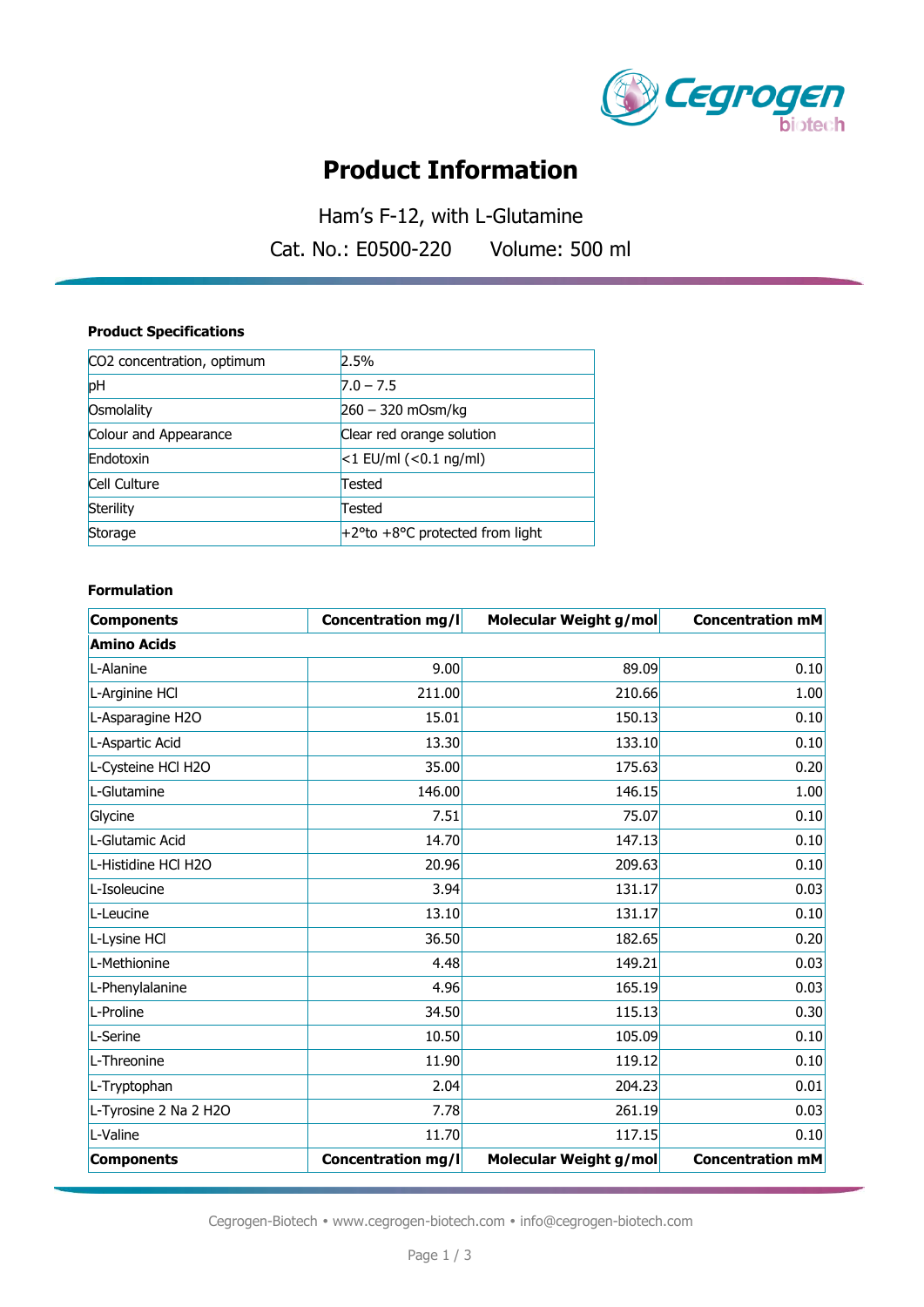

# **Product Information**

Ham's F-12, with L-Glutamine Cat. No.: E0500-220 Volume: 500 ml

| 00-220 | Volume: 500 m |  |
|--------|---------------|--|
|        |               |  |

| <b>Vitamins</b>                       |         |         |         |  |  |
|---------------------------------------|---------|---------|---------|--|--|
| D-Biotin                              | 0.0073  | 244.31  | 0.00003 |  |  |
| Choline chloride                      | 13.96   | 139.62  | 0.10    |  |  |
| D-Calcium Pantothenate                | 0.48    | 476.53  | 0.001   |  |  |
| Folic Acid                            | 1.32    | 441.40  | 0.003   |  |  |
| myo-Inositol                          | 18.00   | 180.16  | 0.10    |  |  |
| Nicotinamide                          | 0.037   | 122.12  | 0.0003  |  |  |
| Pyridoxine HCl                        | 0.062   | 203.62  | 0.0003  |  |  |
| Riboflavin                            | 0.038   | 376.36  | 0.0001  |  |  |
| Thiamine HCl                          | 0.34    | 337.27  | 0.001   |  |  |
| Vitamin B12                           | 1.36    | 1355.37 | 0.001   |  |  |
| <b>Inorganic Salts</b>                |         |         |         |  |  |
| Calcium Chloride 2 H2O                | 44.10   | 147.01  | 0.24    |  |  |
| Cupric Sulfate 5 H2O                  | 0.0025  | 249.69  | 0.00001 |  |  |
| Iron(II) Sulfate 7 H2O                | 0.834   | 278.01  | 0.003   |  |  |
| Magnesium Chloride 6 H2O              | 123.00  | 203.30  | 0.61    |  |  |
| Potassium Chloride                    | 224.00  | 74.55   | 3.00    |  |  |
| Sodium Bicarbonate                    | 1176.00 | 84.01   | 14.00   |  |  |
| Sodium Chloride                       | 7599.00 | 58.44   | 130.03  |  |  |
| Sodium Phosphate<br>Dibasic Anhydrous | 142.04  | 141.96  | 1.00    |  |  |
| Zinc Sulfate 7 H2O                    | 0.863   | 287.56  | 0.003   |  |  |
| <b>Other Components</b>               |         |         |         |  |  |
| D-Glucose                             | 1802.00 | 180.16  | 10.00   |  |  |
| Hypoxanthine                          | 4.08    | 136.11  | 0.03    |  |  |
| Linoleic Acid                         | 0.084   | 280.45  | 0.0003  |  |  |
| Lipoic Acid                           | 0.21    | 206.33  | 0.001   |  |  |
| Phenol Red Sodium Salt                | 1.3     | 376.36  | 0.003   |  |  |
| Putrescine 2 HCl                      | 0.151   | 161.07  | 0.001   |  |  |
| Sodium Pyruvate                       | 110.00  | 110.04  | 1.00    |  |  |
| Thymidine                             | 0.70    | 242.23  | 0.003   |  |  |